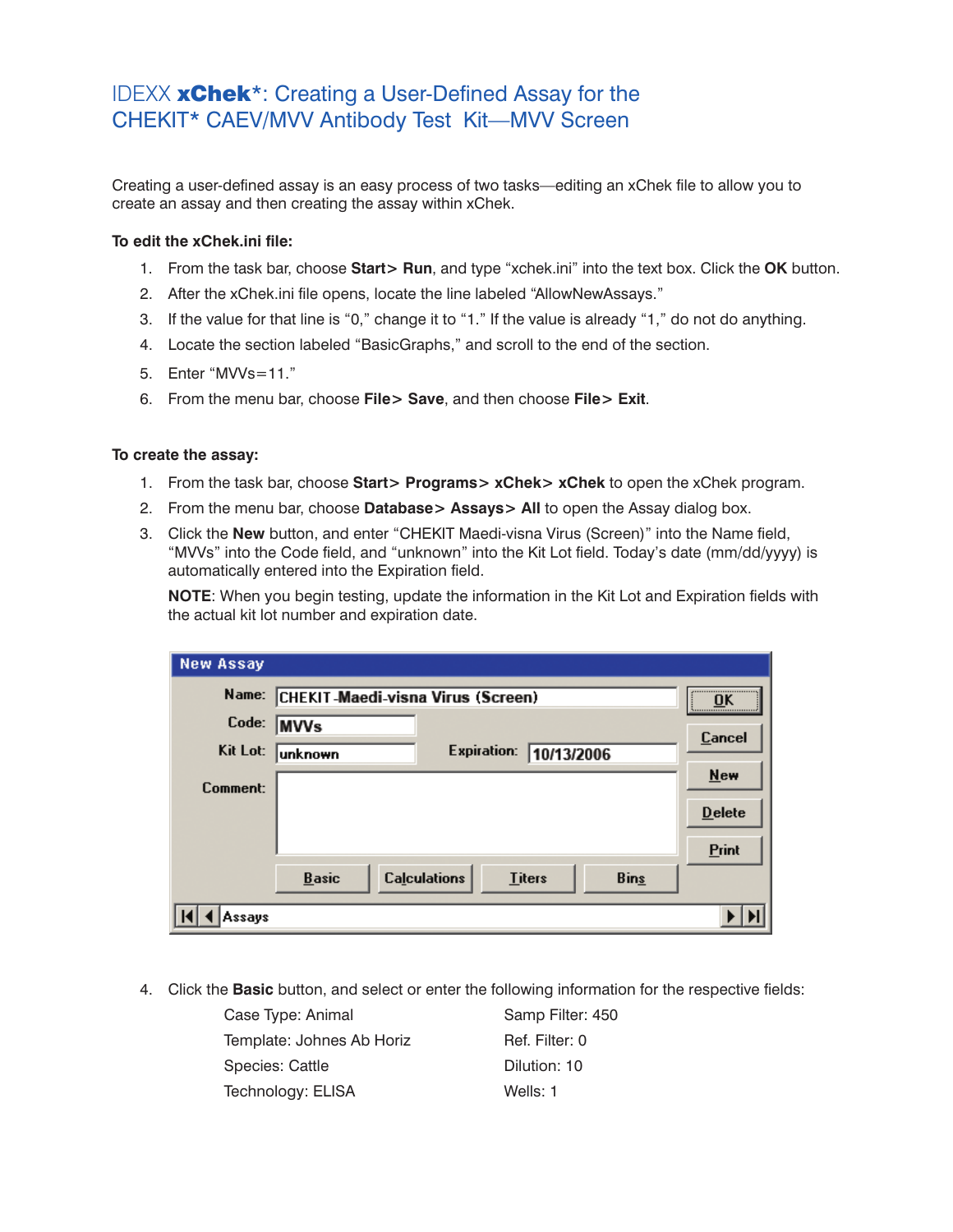| <b>New Assay</b>  |                              |                   |        |
|-------------------|------------------------------|-------------------|--------|
| Case Type: Animal |                              | Samp Filter: 450  | OK     |
| Template:         | Johnes Ab Horiz <sup>y</sup> | Ref Filter:       | 10     |
| Species: Cattle   |                              | Dilution: 10      | Cancel |
| Technology:       | <b>ELISA</b>                 | Wells: $\sqrt{1}$ |        |

- 5. Click **OK** to save the settings.
- 6. Click the **Calculations** button, and select or enter the following information: Formulas:

"S" Part of Ratio: Sample1 - Negative

"P" Part of Ratio: Positive - Negative

"N" Part of Ratio: None

Blocking Factor: None

First Calculation:

Variable: S/P

Positive Cutoff: 0.6

Suspect Cutoff: 0.5

Comparison: >=

**NOTE:** xChek is unable to support the Value % calculation. Instead xChek will calculate an S/P value. The cutoff values have been updated to match the new calculation, and the interpretation will be the same.

| <b>New Assay</b>                        |                     |                               |        |
|-----------------------------------------|---------------------|-------------------------------|--------|
| <b>Formulas</b>                         |                     |                               |        |
| "S" Part of Ratio:                      | Sample1 - Negative  |                               | OK     |
| "P" Part of Ratio:                      | Positive - Negative |                               | Cancel |
| "N" Part of Ratio:<br>None              |                     |                               |        |
| <b>Blocking Factor:</b><br><b>None</b>  |                     |                               | Reset  |
| <b>First Calculation</b>                |                     | <b>Second Calculation</b>     |        |
| Variable:<br>ls/P                       |                     | Variable:                     | None   |
| <b>Positive Cutoff:</b><br>10.6         |                     | <b>Positive Cutoff:</b><br>IN |        |
| <b>Suspect Cutoff:</b><br>10.5          |                     | <b>Suspect Cutoff:</b><br>In  |        |
| <b>Comparison:</b><br>$\rightarrow$ $=$ |                     | <b>Comparison:</b>            | None   |
|                                         |                     |                               |        |

7. Click **OK** to save these settings, and then click the **OK** button to save the assay to the database. You can now test for antibodies against Maedi-visna virus using the xChek Assay Management System.

**NOTE:** xChek does not evaluate controls or results for validity when you use a user-defined assay. You must evaluate the results from each assay in accordance with good laboratory practices. To evaluate your assay validity, please refer to the Results section in the insert provided with this test kit.